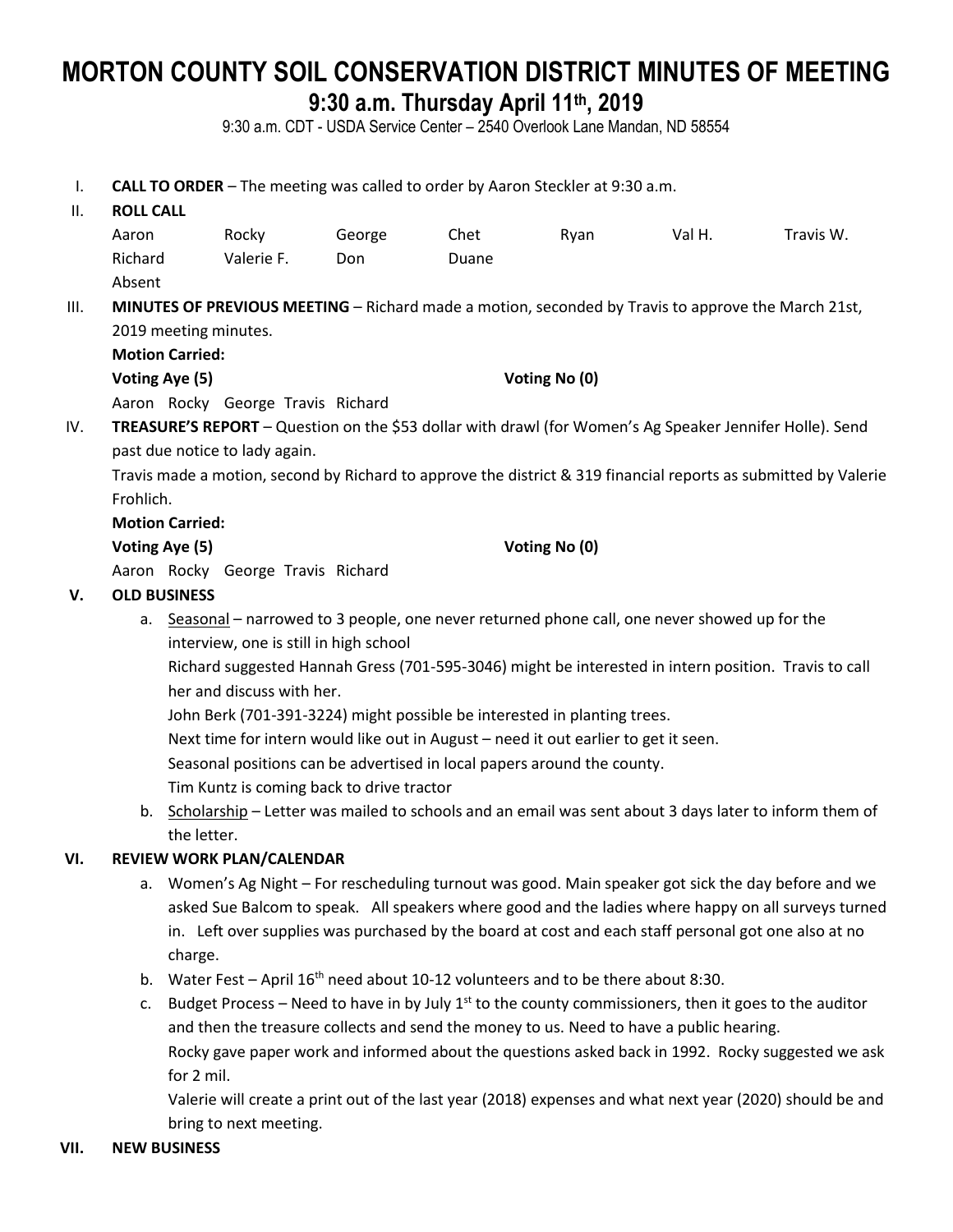a. Achievement Program (see attached) Due May  $14<sup>th</sup>$ , 2019.

Top  $3 -$ 

West Area – Little Knife – John Kessler – Travis Jacobson

Central Area – Mark Stegmiller

South Area – Darlin Schmidt – Paul Govig

Richard made a motion, second by Travis to nominate Paul Govig

George made a motion, second by Rocky to nominate Darlin Schmidt

Rocky moved to cease nominations, Richard 2<sup>nd</sup> it.

Info on the two that where nominated:

Paul Govig- made the final last 3 years, Plants lots of trees, absentee land owner, bought for hunting Darlin Schmidt – Has done many practices, no till

Board asked that Chet and Val H do research on the two nominees for the past 10 years and send out and mail with the findings to everyone to review and be able to vote by 4/26/19. After board reviews the information they will submit their votes to Valerie F. by 4/30/19. Richard will call the winner on May 1 st, 2019.

George made a motion, second by Travis to have information sent by email and to vote with return email.

### **Motion Carried:**

### **Voting Aye (5) Voting No (0)**

Aaron Rocky George Travis Richard

Next year for nominations to make this process easier. Keep track throughout the year and bring the names to meetings earlier.

- b. Tree Cooler Maintenance Workshop Betty Brown from Divide County SCD -- Work shop is April 23<sup>rd</sup> and Ryan and Chet will both be attending.
- c. Burleigh County Workshop table to next meeting to deiced what we will contribute. Richard made a motion, second by Rocky to give the same as last year \$8,000 for now. **Motion Carried:**

### **Voting Aye (5) Voting No (0)**

Aaron Rocky George Travis Richard

d. Civil Rights and Equal Opportunity – See hand out --

Val H. reviewed the rights with the board members. There may be possible sign language training in the future.

### **VIII. REPORT OF DISTRICT PROGRAMS**

a. OMG – Morton County (Chet & Travis), Grant County, and Oliver County met to discuss the remaining OMG Grant money. They decided on adding on to existing contracts. Most of the funds will be paid in overages. The 3 counties agreed to meet again in July to see what was left and decide what to do with the extra money if any at that time. Everything needs to be done by June  $1<sup>st</sup>$ , 2020.

Starting new contracts is not a great option if culture resources are needed, because there is not a quick turnaround.

Grant County is handling the grant now and they only have 2 people. There is talk to possible move it to a different county to do the book keeping. This grant does not cover/reimburse for employee's time to do the processing.

This is a positive grant and we should do it again. When do we need to start the processes of applying for a new grant. Check to see if grant can be used for salaries, or if we can get that in the grant along with price of procedures.

### **IX. REPORT OF DISTRICT EMPLOYEES**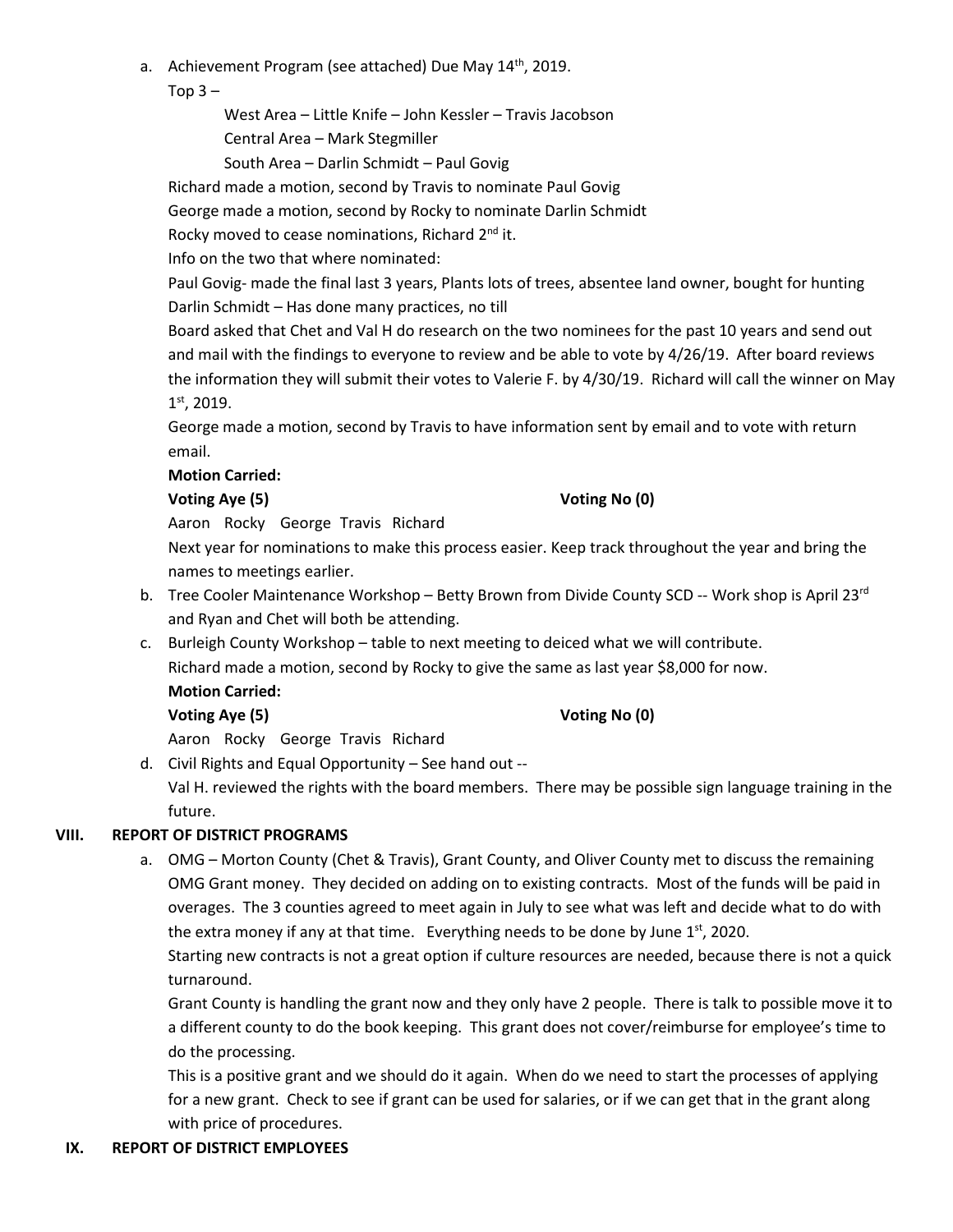- a. District Technician
	- i. Safety Policy/handbook asked other districts found a 1-page hand out in the North Dakota District hand book. We would be starting from scratch. Can ask the county if they have one as they said they would help us come up with one. this tree planting review with employees the basics and keep notes from tree planting to start the process of the handbook.
	- ii. Tree pick up dates are as follows weather permitting Lincoln Oaks April 25<sup>th</sup>, Big Sioux April 26<sup>th</sup>, and Towner April 29<sup>th</sup>. Was informed that some districts have stopped using Towner and went with Big Sioux due to quality of trees.

If weather doesn't cooperate Ryan is looking into starting planting with just trees from Lincoln Oaks.

Hand plant pick up dates are set now for May  $3^{rd}$  and May  $4^{th}$  at the tree shed. Chad from Burleigh County came to give a run down on equipment/machinery. Dakota Refrigeration did a cooler check all is ok.

iii. Customer complaint from last years planting. Customer complained that new weeds where introduced to the area. Row spacing wasn't right. Ryan and Chet went to look at the planting. They found after reviewing the planting sheets there was no notes for alternating rows. Found that the species were alternated on the south side but not the other side. The survival rate was 84 dead out of 246 planted. Suggested to producer to manage weeds by mowing instead of tilling. When asked what he would like from us he would not say.

Board suggested to send out another bill/statement and a letter addressing the points that they found and to invite him to the next board meeting to discuss his concerns.

Richard made a motion, second by Travis to send a letter with our concerns and invite him to come to our board meeting in May. Chairman to sign letter.

### **Motion Carried:**

### **Voting Aye (5) Voting No (0)**

Aaron Rocky George Travis Richard

- iv. Producer not ready for trees this year will lose his down payment, wants to change the plan.
- v. Ryan wanted to let the board know that he is a certified crop advisor.

### Paused for lunch

### b. District Secretary

- i. AR Aging report Discussed earlier with treasures report
- ii. Audit meet with the accountant on May  $1<sup>st</sup>$ , 2019
- iii. NDASCD rooms at the Ramkota discuss at the next months
- c. 319 Watershed Coordinator
	- i. Christ the King Demonstration Chet will do demonstration and hand out a certificate for a free tree after the demonstration.
	- ii. Game and Fish Presentation in Hebron went well, they had over 36 people attending.
	- iii. Attended the Planning and Steering for the Morton County parks & rec to go over surveys that where sent out. The top thing people want to see more of is more landscape parks, along with boat ramps. They will put together a 10-year plan
	- iv. 319 zoom meetings Mary Kena will be doing these quarterly the first one was about applications with engineer and producers. These meeting will be recorded and will be able to go back and use for review.